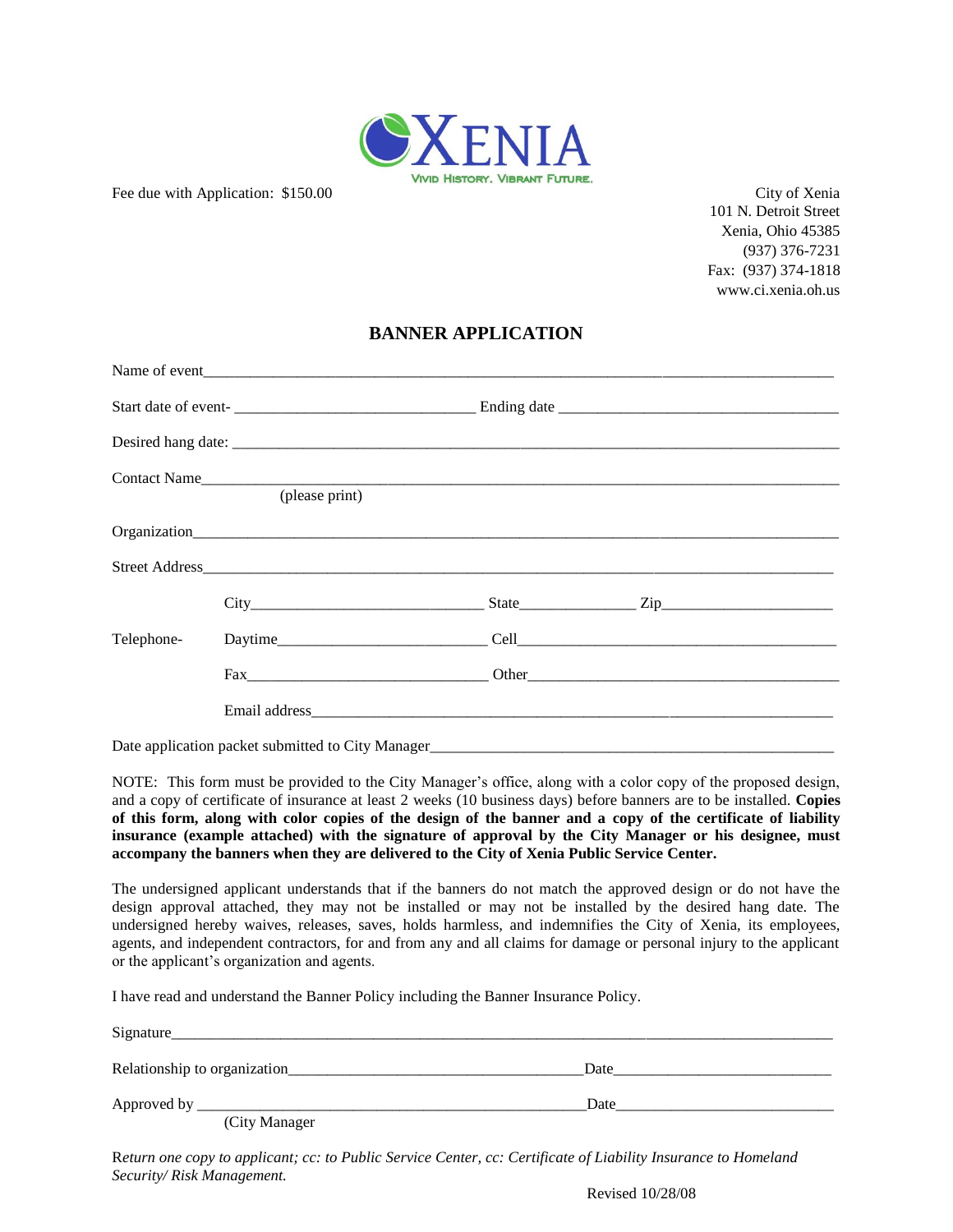

# BANNER POLICY and SPECIFICATIONS Over-Street Banners

Requests for banners may be granted on a case-by-case basis by the City Manager under the following conditions:

- The content must pertain to a city-sponsored, charitable, or national or state-covered event being held in Xenia. Banners that advertise political campaigns, for-profit organizations, business logos, business names, and slogans associated with a product or service are prohibited. Banners are not intended to provide an advertising venue to for-profit organizations and businesses.
- The event must be open to the entire community (free or tickets available to all for purchase.)
- Sponsoring organization to supply City with a copy of certificate of Liability Insurance to cover any and all claims caused by banner display. It shall include a signed statement holding the City of Xenia harmless from any liability resulting from accident or injury caused by the erection of the banner. (See sample certificate of Liability Insurance form.)
- Completed application with design and certificate of Liability Insurance shall be delivered to the City Manager 10 business days prior to hang date. After review of the application, the City Manager will approve or disapprove the proposed banner sign.
- Designs must be approved in advance by the City Manager. Banners shall not constitute a public safety concern (e.g. obstruction of motorist and pedestrian visibility such as a highly reflective material.) Please allow at least one week (five business days) for approval decision.
- The banners must be provided to the City at no cost to the city.
- A banner will be considered in place of a "temporary sign" permit; therefore no other temporary signs will be allowed in addition to the banner.
- The City of Xenia assumes no responsibility for damage, banners that don't fit right, loss, fading, inappropriate designs, banners delivered late, late installations, wind, storms or craftsmanship.
- The provider and its agents shall not attempt to install, remove, or repair hanging banners themselves.
- The location of the banner is at the discretion of the City of Xenia. An over-street banner will be hung across West Main Street between Detroit Street and King Street.
- The City of Xenia will hang the banners in a timely manner, subject to the availability of city resources and weather.
- Application may be denied if this is not possible due to other banners already scheduled. Citysponsored events take priority over other events.
- Banners shall not be displayed for more than one week.
- The applicant shall pick up the banners at the Xenia Service Center within a week after they are taken down, even if they will be used again. Any banners not picked up within a week, will be discarded.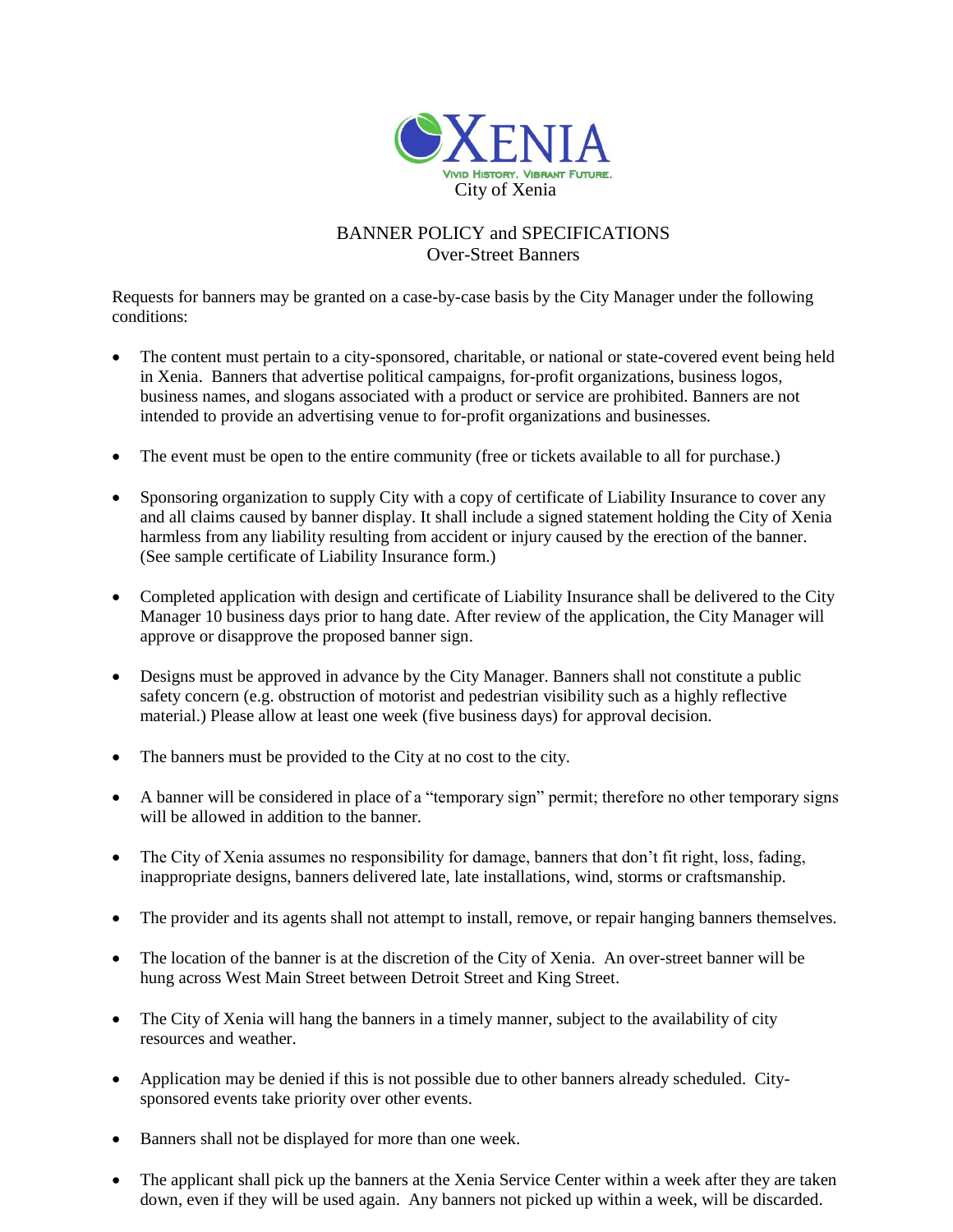- The banners must be delivered to the City of Xenia Public Service Center, along with a signed application form and a copy of the design as approved by the City Manager, at least one week in advance of the desired hang date. Banners may not be hung if provided later. Banners must be delivered to the Xenia Service Center at 966 Towler Road, Xenia, Ohio from 8:00 a.m. to 4:00 p.m. Monday through Friday (except holidays.)
- Once hung, the design shall look the same from both directions of the street.
- The City of Xenia reserves the right to refuse to hang any banner: Banners with an offensive message and contrary to the values of the general public will not be permitted; in addition the City reserves the right not to hang a badly faded and/or damaged banner.

## **Banner Specifications:**

A horizontal banner may be erected over the public right-of-way in accordance with the following specifications:

#### Banner size:

- The banner shall have a minimum length of 45' and up to a maximum of 52'.
- The banner shall have a minimum width of 3' and up to a maximum of 4.5'.

### Banner construction:

All banners shall be made of either:

- A lightweight poly mesh background (i.e. no more than 60% of the total banner area may have solid material).
- Solid vinyl 13-ounce material or greater with 9" diameter semicircular wind vents cut into the banner to provide material integrity during high wind events (see Figure B).

General Notes:

- Signs with an area greater than 180 square feet need to be made of the lightweight poly mesh background.
- Banner material shall be made of a durable, non-reflective material with a strength capacity designed to withstand high wind events.
- 1" minimum hem with webbing all 4 sides, and reinforced over laminated corners. The corners are to be reinforced to provide a tying point to the poles.

## Hardware:

Steel carabiners (i.e.  $\frac{1}{4}$ " spring snap clips - see Graphic A below) must be attached to all grommets when banner is submitted. Banners submitted with aluminum carabiners will not be installed. Carabiners shall be placed in 3/8" steel reinforced eyelets or grommets a minimum of 24 inches and a maximum of 36 inches apart.

200' of 3/8" dacron rope rated for at least 3,000 lbs. of tensile strength is to be sewn into the top and bottom hem between the grommet and the edge of the banner.